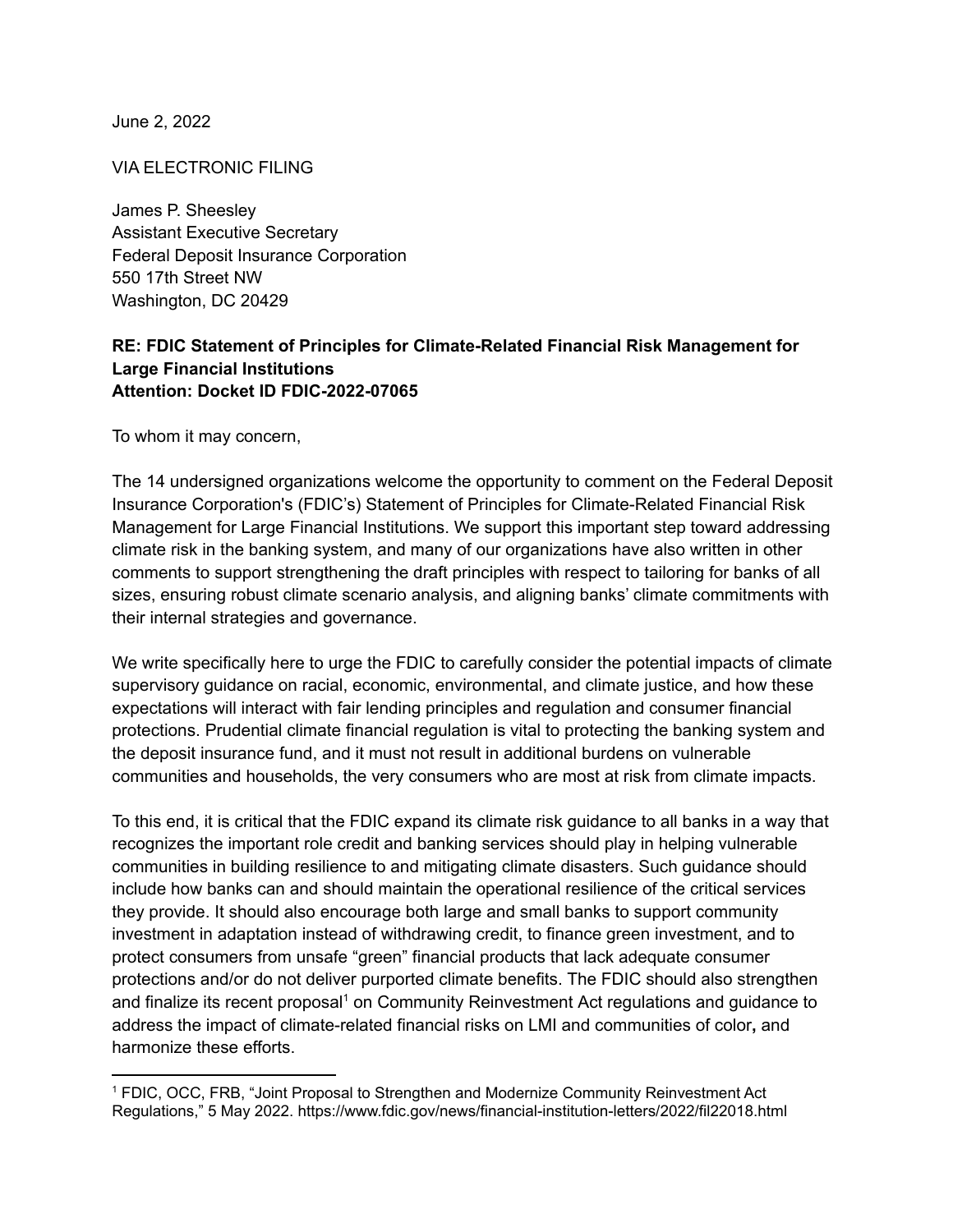# **LMI communities, communities of color, and the banks that serve them are more vulnerable to physical risks from climate impacts.**

Decades of racist housing, lending, and siting policies–many created and perpetuated by the federal government itself–that denied households and communities of color equitable access to financial services have resulted in massive racial and economic disparities in wealth, climate vulnerability, environmental justice, and public health. These policies have segregated people of color and lower income households into neighborhoods that face not only higher levels of toxic pollution (e.g., from fossil fuel infrastructure) but also far greater physical vulnerability to climate impacts like flooding<sup>2</sup> and extreme heat<sup>3</sup> that harm infrastructure, public health, and local economies. In particular, EPA finds in an analysis of "socially vulnerable groups" that people of color are most likely to live in areas that will face the worst climate impacts. Black individuals are 40 percent more likely to live in areas with the highest projected increases in mortality rates due to climate-driven changes in extreme temperatures. Hispanic and Latino individuals are 43 percent more likely to live in areas with the highest projected labor hour losses in weather-exposed industries. American Indian and Alaska Native individuals are 48 percent more likely to live in areas where the highest percentage of land is projected to be inundated due to sea level rise. 4

The connection between redlining and climate vulnerability is clear; they co-exist in a feedback loop that further entrenches racial and economic inequality. In recent years, climate impacts–especially in underserved communities–are leading to ever-increasing annual direct damages, <sup>5</sup> disruption to local economies based on agriculture, tourism, and energy, <sup>6</sup> and sometimes ultimately emigration<sup>7</sup> and loss of tax base,<sup>8</sup> effectively bankrupting small towns across the country<sup>9</sup> and destabilizing local financial institutions.<sup>10</sup> Underserved communities

<sup>7</sup> The NYTimes and ProPublica, "The Great Climate Migration," 2020.

<https://www.nytimes.com/2021/09/02/climate/climate-towns-bankruptcy.html>

<sup>&</sup>lt;sup>2</sup> See E.g., Redfin News, "A Racist Past, a Flooded Future: Formerly Redlined Areas Have \$107 Billion Worth of Homes Facing High Flood Risk–25% More Than Non-Redlined Areas," 2021. https://www.redfin.com/news/redlining-flood-risk/

<sup>3</sup> Hoffman *et al.*, "The Effects of Historical Housing Policies on Resident Exposure to Intra-Urban Heat: A Study of 108 US Urban Areas," 2020. https://www.mdpi.com/2225-1154/8/1/12/htm

<sup>4</sup> EPA, "Climate Change and Social Vulnerability in the United States," September 2021. [https://www.epa.gov/system/files/documents/2021-09/climate-vulnerability\\_september-2021\\_508.pdf](https://www.epa.gov/system/files/documents/2021-09/climate-vulnerability_september-2021_508.pdf)

<sup>5</sup> NOAA, "Billion-Dollar Weather and Climate Disasters," 2022. <https://www.ncdc.noaa.gov/billions/>

<sup>6</sup> U.S. Global Change Research Program, "Fourth National Climate Assessment -Volume II: Impacts, Risks, and Adaptation in the United States," 2018. <https://nca2018.globalchange.gov>

<sup>&</sup>lt;sup>8</sup> Organisation for Economic Co-operation and Development (OECD), "Climate Change and Long Term <https://www.nytimes.com/interactive/2020/07/23/magazine/climate-migration.html>

Fiscal Sustainability," 2021.

<sup>&</sup>lt;sup>9</sup> The NYTimes, "Climate Change is Bankrupting America's Small Towns," September 2021. <https://www.oecd.org/gov/budgeting/scoping-paper-on-fiscal-sustainability-and-climate-change.pdf>

<sup>10</sup> The Wall Street Journal, "Banks Take a Hit from Hurricanes Katrina, Rita," 2005. <https://www.wsj.com/articles/SB112993899645076384>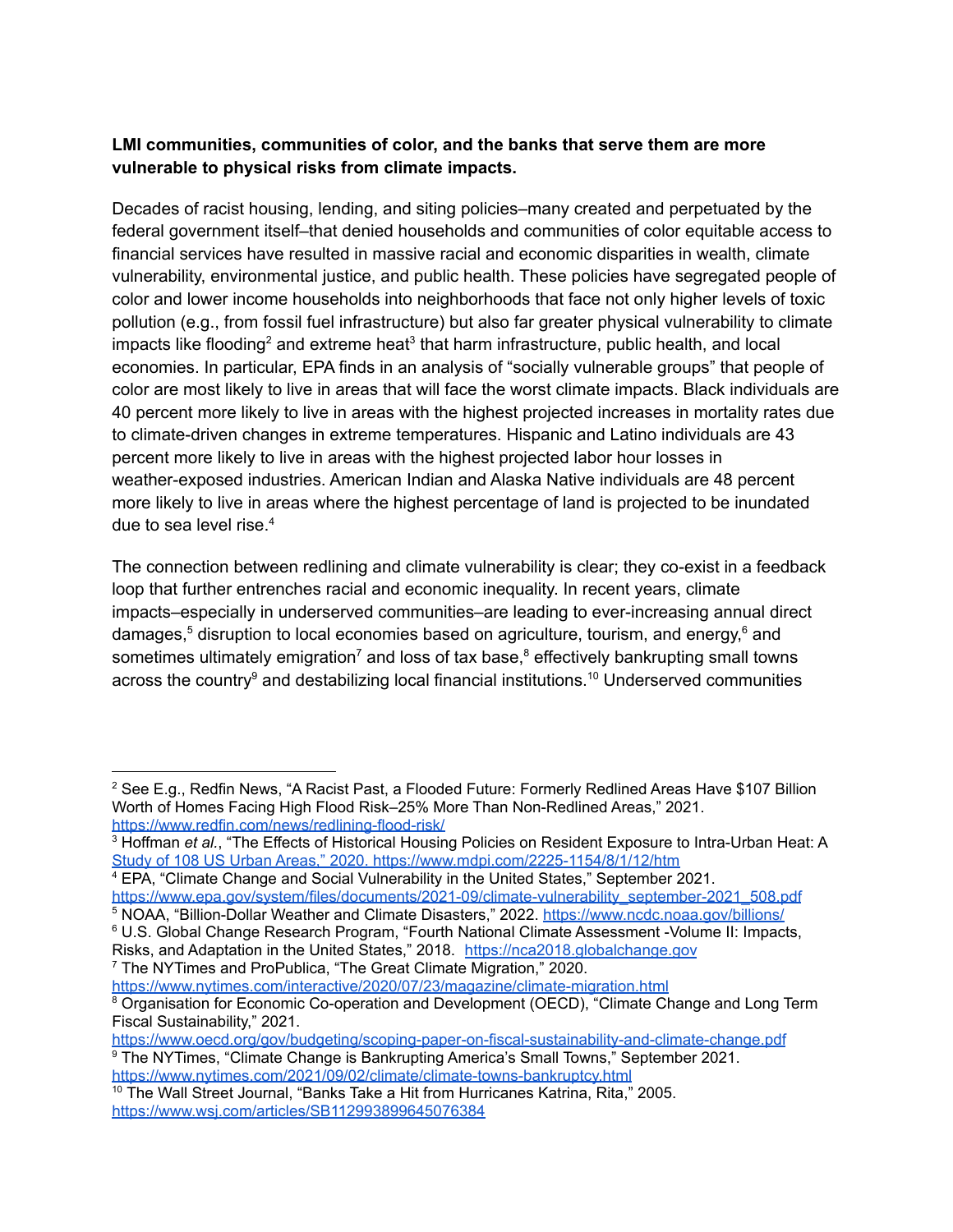tend to be both the most exposed to these damages and least able to access the federal aid resources to recover financially.<sup>11</sup>

In 2020, the National Advisory Council to FEMA troublingly found that "Many FEMA programs do not consider the principle of equity in financial assistance relief…Through the entire disaster cycle, communities that have been underserved stay underserved, and thereby suffer needlessly and unjustly." In fact, research has shown that "holding disaster costs constant, the more [FEMA] money a county receives, the more whites' wealth tends to grow, and the more blacks' wealth tends to decline, all else equal. In other words, how federal assistance is currently administered seems to be exacerbating rather than ameliorating wealth inequalities that unfold after costly natural hazards."<sup>12</sup>

As the stability of local banks is deeply linked to the economic fortunes of the communities and households that they serve, institutions that provide vital access to financial services for underserved communities face particular challenges due to climate change. Bank supervisors must be on the lookout not only for systemic risks that affect the largest banks and could lead to cascading losses to the deposit insurance fund, but also subsystemic safety and soundness issues that will affect certain geographies, sectors, and bank business models with elevated climate risk, as well as the risk that bank failures may pose to consumers through banking consolidation. Banks are chartered to serve the convenience and needs of their communities, so not only is their financial stability dependent on the economic stability of those communities, banks should be a driving force in ensuring that stability for all members of those communities.

# *Supervision must encourage banks to enhance operational resilience and expand physical access to banking in LMI communities and communities of color.*

The FDIC should use supervision to ensure that banks remain operationally resilient in the face of climate-related disasters and that they offer financial services to underserved communities on an equitable basis. FDIC should extend and tailor its supervisory guidance to smaller institutions. Nearly all of the institutions supervised by the FDIC are smaller banks and savings associations.<sup>13</sup> Some are more vulnerable to climate risk than larger banks due to the financial needs they meet and their more limited geographic range and product offerings, and they are also critically important for the financial health of rural and underserved communities.

Banks must be prepared for increasingly common and severe disruptions due to climate-related disasters–such as wildfires or hurricanes–and chronic stressors like persistent flooding and extreme heat. Preparations should extend to electrical power, communications systems, and physical resilience of branches, servers, offices, and ATMs. Branch closings in increasingly

<sup>&</sup>lt;sup>11</sup> Urban Institute, "Improving Disaster Recovery of Low-Income Families." <https://www.urban.org/debates/improving-disaster-recovery-low-income-families>

<sup>&</sup>lt;sup>12</sup> FEMA National Advisory Council, "National Advisory Council Report to the FEMA Administrator," November 2020. [https://www.fema.gov/sites/default/files/documents/fema\\_nac-report\\_11-2020.pdf](https://www.fema.gov/sites/default/files/documents/fema_nac-report_11-2020.pdf); Howell and Elliott, "As Disaster Costs Rise, So Does Inequality," *Socius,* 4 Dec 2018. <https://journals.sagepub.com/doi/full/10.1177/2378023118816795>

<sup>&</sup>lt;sup>13</sup> FDIC, "Supervision Program," <https://www.fdic.gov/about/strategic-plans/strategic/supervision.html>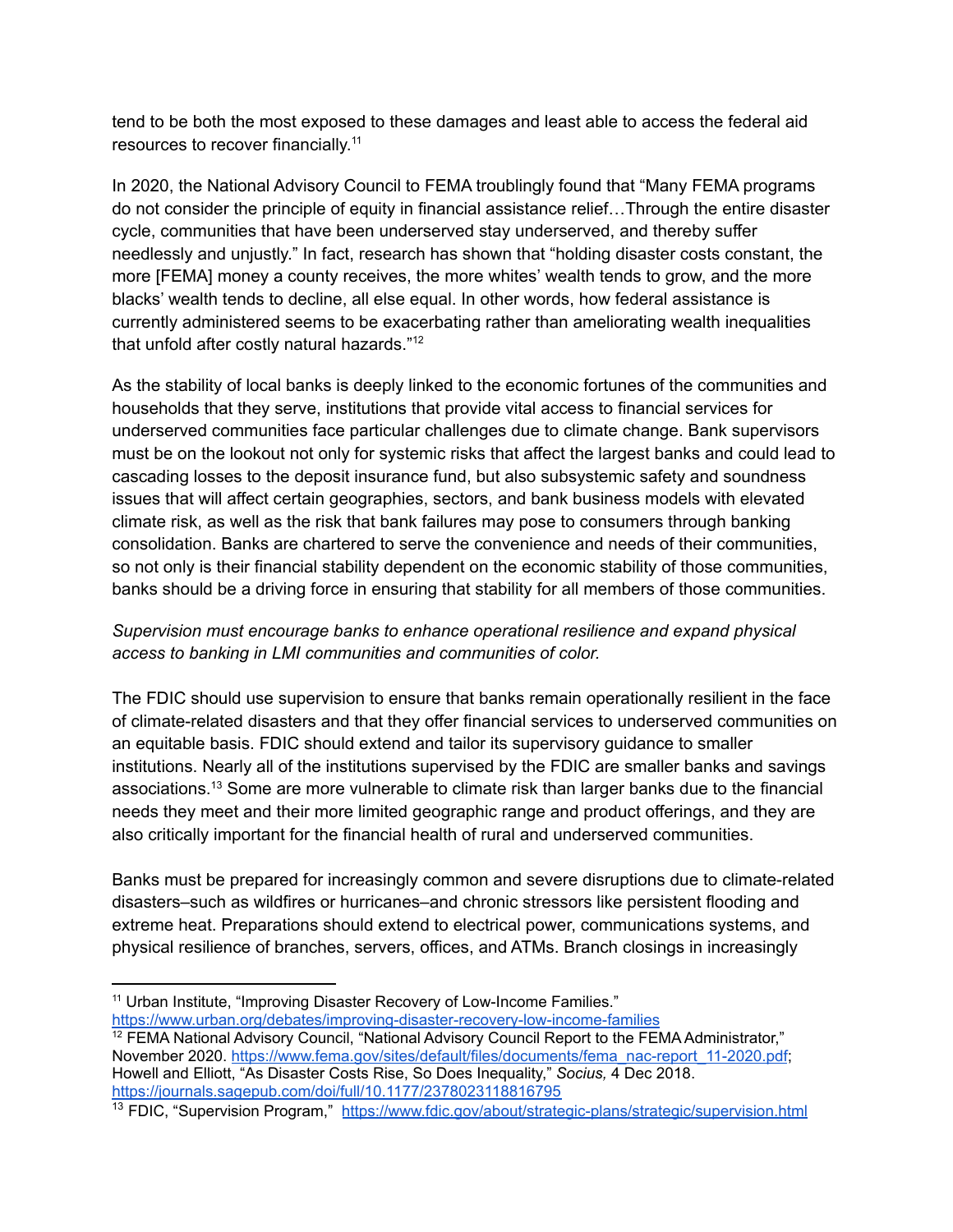climate vulnerable areas may be avoidable by investing in operational resilience. The FDIC should work in particular with smaller banks to disseminate policies and procedures that have worked to maintain resilience during previous disasters and encourage their implementation.

# *Risk mitigation measures that rely on avoiding or raising rates in climate vulnerable areas will have disparate impacts on LMI communities and communities of color.*

In an effort to remain safe and sound, it is critical that larger, more diversified banks do not retreat from climate vulnerable communities, but instead find ways to promote climate resilience for their customers and communities. "Bluelining" is a developing practice where financial institutions identify areas as having higher environmental risk and avoid offering loans and banking services, or raise costs in those areas. <sup>14</sup> Seemingly risk-based analysis will recreate the same boundaries as previous redlining decisions that create and perpetuate racial and economic inequality. Such practices are particularly harmful to underserved communities that often lack ready access to credit at fair rates to rebuild.

The FDIC draft principles contain only a brief mention of the potential fair lending risk that may be associated with these harmful mitigation practices under the category of legal/compliance risk. To avoid disparate impacts of the guidance, FDIC must place greater emphasis on fair lending risk–it should be an essential component of all aspects of the climate risk management that banks do–especially given the troubling history of discriminatory policies and practices that have led to climate vulnerability for underserved communities. As part of the guidance, FDIC should provide examples of climate risk mitigation strategies that pose potential fair lending risk exposure for banks, including with respect to potential revised CRA guidelines which penalize bank investments that exacerbate racialized climate harms. 15

Further, FDIC should collect data to determine how prevalent climate-induced curtailing of financial services has become for LMI communities and communities of color. As part of this guidance, it should also require that banks identify, measure, monitor, and address potential and occurring disproportionate impacts on communities of color and LMI communities. Banks should have a system for tracking their actions to avoid or address disproportionate impacts and documenting their progress on addressing those impacts.

FDIC should also provide clear supervisory expectations and work with banks to manage climate-related risks in ways that do not create disparate impact on underserved communities. There are methods available that serve the same purpose without discriminatory effect. For instance, the FDIC could encourage banks to invest more in other resilience measures, such as divesting from assets exposed to a high degree of transition risk, or provide more low-cost funding for climate mitigation and adaptation measures in vulnerable communities. This guidance should be consistent with expected CRA reform that expands the definition to "community development" to include climate resilience and green investments.

<sup>&</sup>lt;sup>14</sup> Abraham Lustgarten, "How the Climate Crisis Will Shape [Migration](https://www.nytimes.com/interactive/2020/09/15/magazine/climate-crisis-migration-america.html?action=click&module=RelatedLinks&pgtype=Article) in America," The NYTimes, 15 Sept 2021.

<sup>&</sup>lt;sup>15</sup> Cite CRA proposal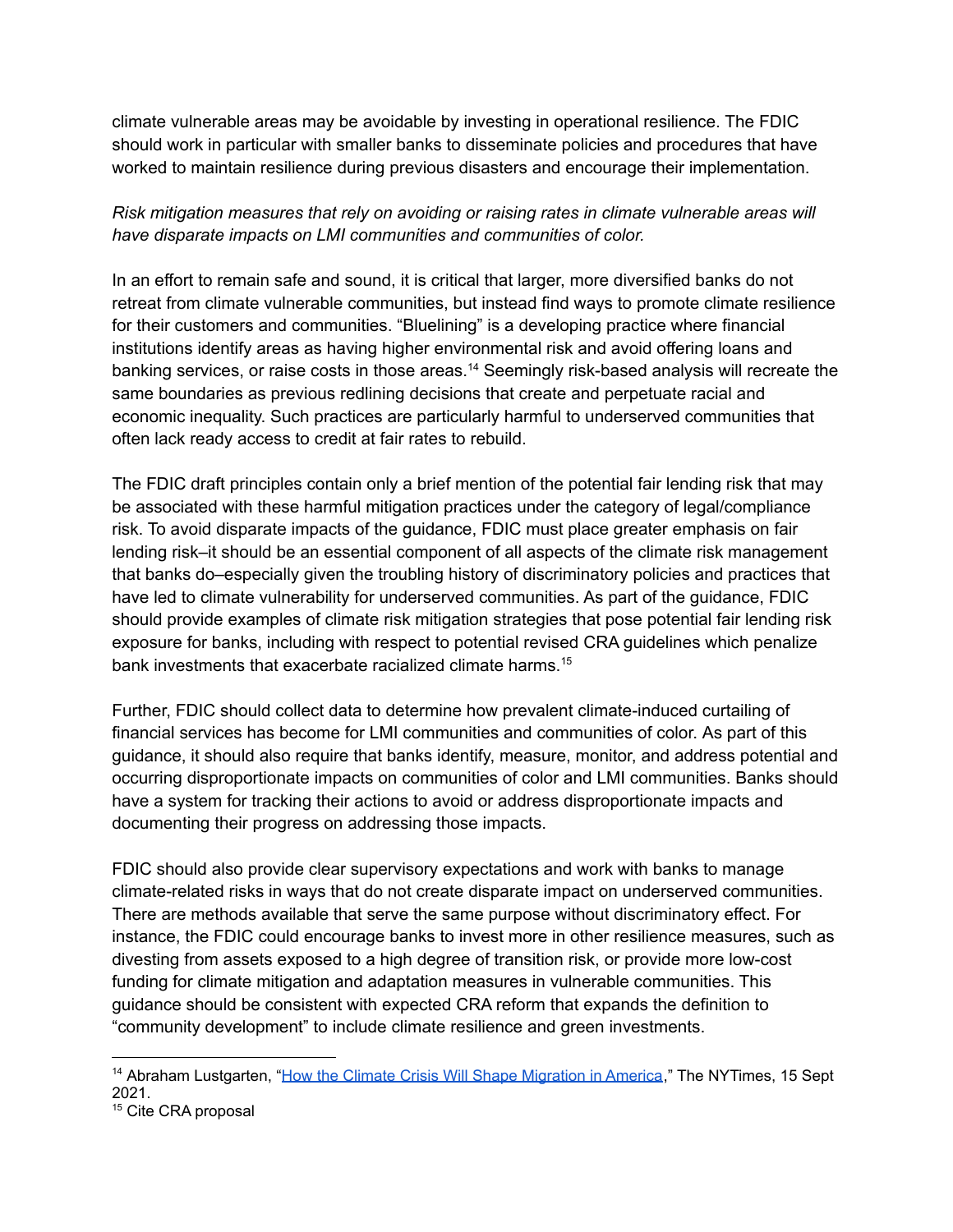The FDIC should work also with other government agencies to examine banks' needs and other federal climate and disaster resilience resources to deal with climate risk that can be deployed to lessen climate vulnerability and deter banks retreating from the communities and households that most need access to financial services to prepare for and recover from climate-related disasters. Special attention and resources should be provided to small CDFIs with strong track records of serving underserved communities, MDIs, and institutions that cannot easily diversify.

# *The FDIC should encourage safe and fair lending strategies to improve the climate resilience of communities and households the institutions it regulates serve, and discourage predatory products marketed with a "green" label.*

Acceptable climate-risk mitigation can include lending strategies that promote climate resilience, including the development of climate resilient affordable housing, schools, and businesses; clean electricity projects and microgrids; nature-based protective infrastructure ("green infrastructure"); building decarbonization, which includes holistic home weatherization and health interventions; electric public transit and electric vehicle charging infrastructure; and lending to green small businesses and corporations with legitimate decarbonization transition strategies. For smaller community-based banks, investments in weatherization and climate resilience for local businesses can improve the financial health of the community and promote safety and soundness. Climate-risk mitigation measures generally should be developed in a way that ensures accessibility and affordability in LMI communities and communities of color, and which promotes bonafide wealth building opportunities in these communities.

Unfortunately, many community banks have noted that the novelty of these climate-resilient asset classes creates regulatory uncertainty, chilling lending. The FDIC should prioritize providing guidance on green lending for underserved communities, which will help small banks deploy capital in socially productive ways. To do this, the FDIC can survey what has worked for smaller banks, or even green banks, who have successfully underwritten such loans, and transmit the specific policies and procedures that could be put in place to underwrite green loans in novel markets. Such guidance will provide confidence to smaller banks in moving forward on these kinds of loans.

At the same time, the guidance should recognize where "green" financial products have not been good for consumers, and steer banks away from those products. For example, residential Property Assessed Clean Energy (PACE) loans offer the often over-inflated promise of electricity bill savings through energy efficiency or renewable energy upgrades, but most programs do not fully assess the borrower's ability to repay. The borrower's home serves as collateral for PACE financing with payments collected through the local property tax system. Failure to pay can leave the homeowner vulnerable to tax foreclosure. And as with the subprime lending abuses that led to the financial crisis of a decade ago, residential PACE loans frequently target the most economically vulnerable borrowers–low-income families, the elderly, and borrowers of color–many of whom may be eligible for grants or low cost loans to address energy efficiency and for whom PACE loans may be an unaffordable and risky product. Residential